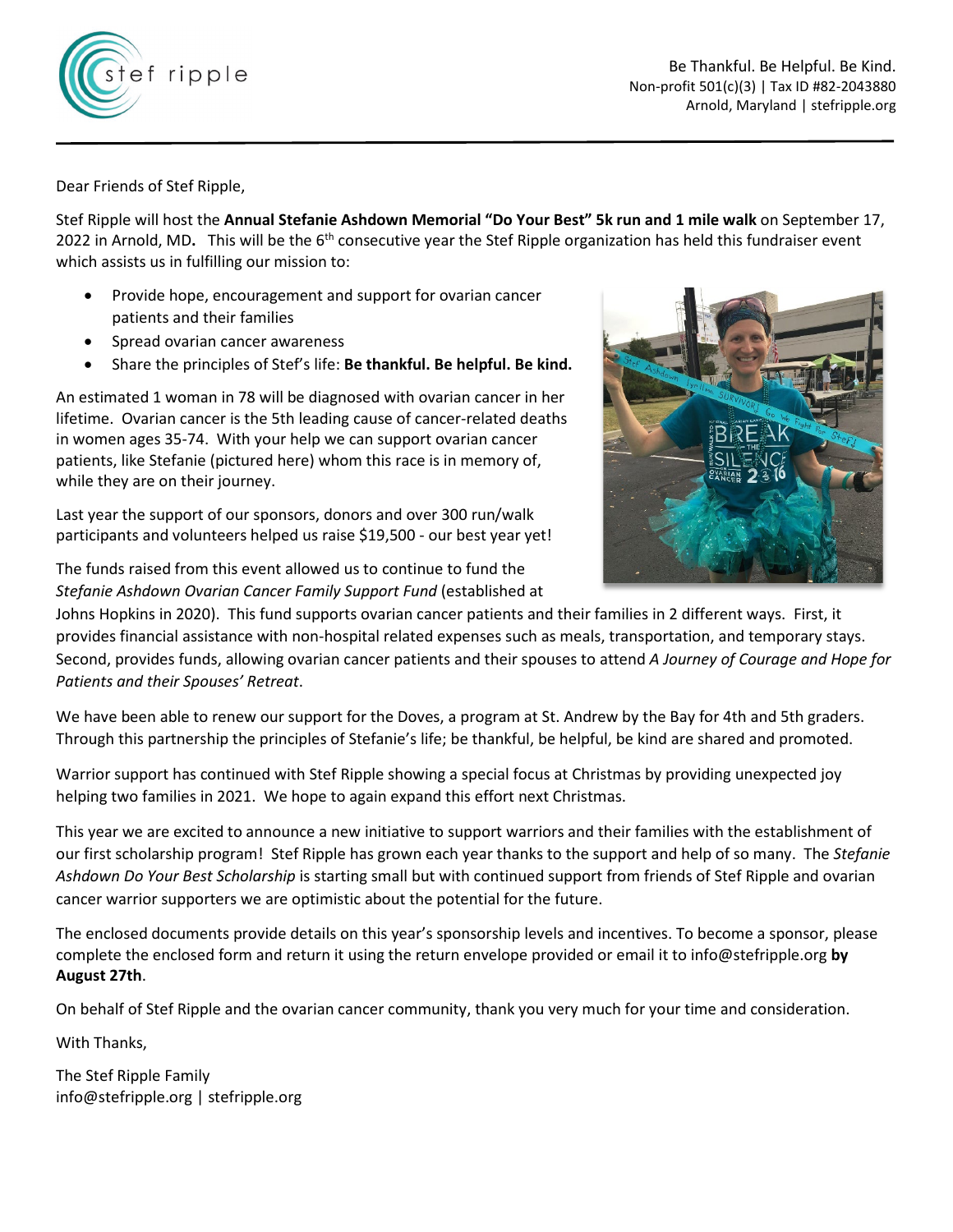

# **TEAL SPONSOR** - \$2,500 (1 Sponsor. Exclusive Partnership)

· Listed as top sponsor on website with logo and link · Opportunity to speak at opening of race · Special PA announcements mentioning sponsor name before and after the race · Prominent logo on race marketing printed materials (commitment deadline of 6/15/22) · Logo featured on all race emails · Prominent display of logo on race t-shirts · Promotional material to be included in race bags · Prominent logo on event day signage · Logo to be displayed on race bag · Targeted social media posts · 6 complimentary race entries

### **Gold Sponsor** – \$1,000

· Listed as sponsor on website with logo and link · Special PA announcements mentioning sponsor name before and after the race  $\cdot$  Logo on back of race t-shirt  $\cdot$  Promotional material to be included in race bags · Logo on event day signage · Targeted social media posts · 4 complimentary race entries

### **Silver Sponsor** – \$500

· Listed as sponsor on website with logo and link · Logo on back of race t‐shirt · Promotional material to be included in race bags · Logo on event day signage · Targeted social media post · 2 complimentary race entries

#### **Bronze Sponsor** - \$250

· Listed as sponsor on website with logo and link · Logo on back of race t‐shirt · Promotional material to be included in race bags · Logo on event day signage · 'Shout out' on social media · 1 complimentary race entry

#### **Timing System Sponsor** – \$900 (1 Sponsor)

· Official timing sponsor for the race · Opportunity to speak and officially start the race · Listed as sponsor on website with link logo and link · Logo on back of race t-shirt · Promotional material to be included in race bags · Logo on event day signage · 'Shout out' on social media · 4 complimentary race entries

#### **Mile Marker Sponsor** - \$200 (Up to 3 sponsors)

· Logo will appear on one of the mile marker signs, which will be prominently displayed at the 1 mile mark or the 2 mile mark or the 3 mile mark · Company name on back of race t-shirt · Promotional material to be included in race bags · Logo on event day signage · 'Shout out' on social media

# **Water Station Sponsor** - \$150 (1 Sponsor)

· Logo will appear on a prominently located sign at water station · Company name on back of race t‐shirt · Logo on event day signage · Promotional material to be included in race bags · 'Shout out' on social media

#### **Ripple Sponsor** - \$100

· Name on event day signage · 'Shout out' on social media

# **\*\* All sponsors are invited to set up table at the race \*\***